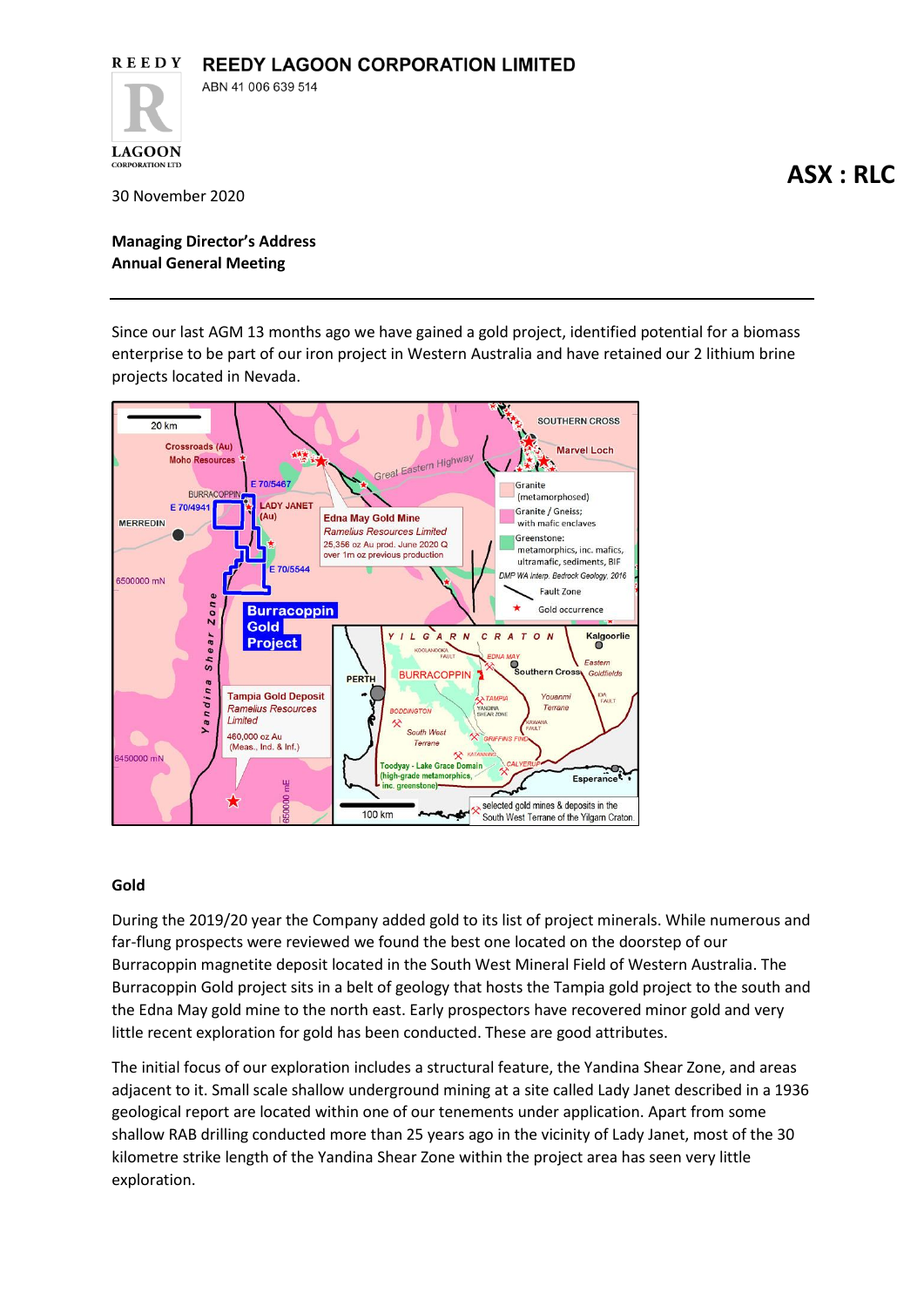## **Iron**

Reedy Lagoon re-gained its Burracoppin Magnetite deposit in early 2019. Work since then has found that production and sale of high-quality pig iron from Burracoppin magnetite is economically more favourable than selling magnetite concentrate. Processing the Burracoppin magnetite concentrate into pig iron better captures the value of the concentrate than selling the unprocessed concentrate into the iron ore market. This is a function of the coarse grained nature of the Burracoppin mineralisation, its amenity to the HIsmelt process and the higher sale price achievable for pig iron than for magnetite concentrate.

HIsmelt is a new smelting technology with significant advantages over conventional blast furnaces that are important for Burracoppin. Firstly, coarse grained magnetite concentrate is fed directly into the smelter, whereas it would require processing into pellets or sinter for blast furnaces. Secondly, charcoal produced from biomass can replace the coal required for the smelt reaction using HIsmelt blast furnaces are not able to completely replace coal with biomass.

Ongoing investigations have identified potential for achieving net zero  $CO<sub>2</sub>$  emissions under the proposed HIsmelt process by using biomass.

The next steps for RLC include further investigations into the potential identified for biomass to support the proposed HIsmelt operation and establishing local magnetite resources including by additional drilling at Burracoppin.

# **Lithium**

The Company's 2 lithium projects are located within 25 kilometres of the Silver Peak Lithium brine operation owned by Albemarle Corp. and 360 kilometres by road from the Tesla Gigafactory in Reno.

From a mining point of view there are two alternative sources of lithium. One is from hardrock ore deposits, which are most commonly based on spodumene minerals. The other source is from brines (saline ground water), commonly salt lakes (or "Salars") with high lithium concentrations and where the lithium exists typically as lithium chloride in solution.

Where suitable brine compositions and process methods allow, production costs for battery-grade lithium products from brines can be less than from hardrock (mineral) deposits.

Reedy Lagoon has targeted brine sources of lithium because we intend becoming a low-cost producer of battery grade lithium. We consider this preferable to producing a low value lithium concentrate for sale as feedstock to a convertor for upgrading into a battery grade (or other) lithium product.

The Company's lithium brine projects have brine targets potentially comprising sediments containing multiple brine filled aquifers that we have identified in geophysical survey data at both projects.

# **Project attributes**

The Burracoppin gold project, because of the lack of recent exploration and reports of past gold prospecting, represents an opportunity for an exploration strategy of modest cost to generate meaningful results at a time when the \$A gold price is at record highs. These are among the attributes we look for in the prospects we assess – an activity that is ongoing.

The Company's iron and lithium projects hold substantial targets that warrant drill testing.